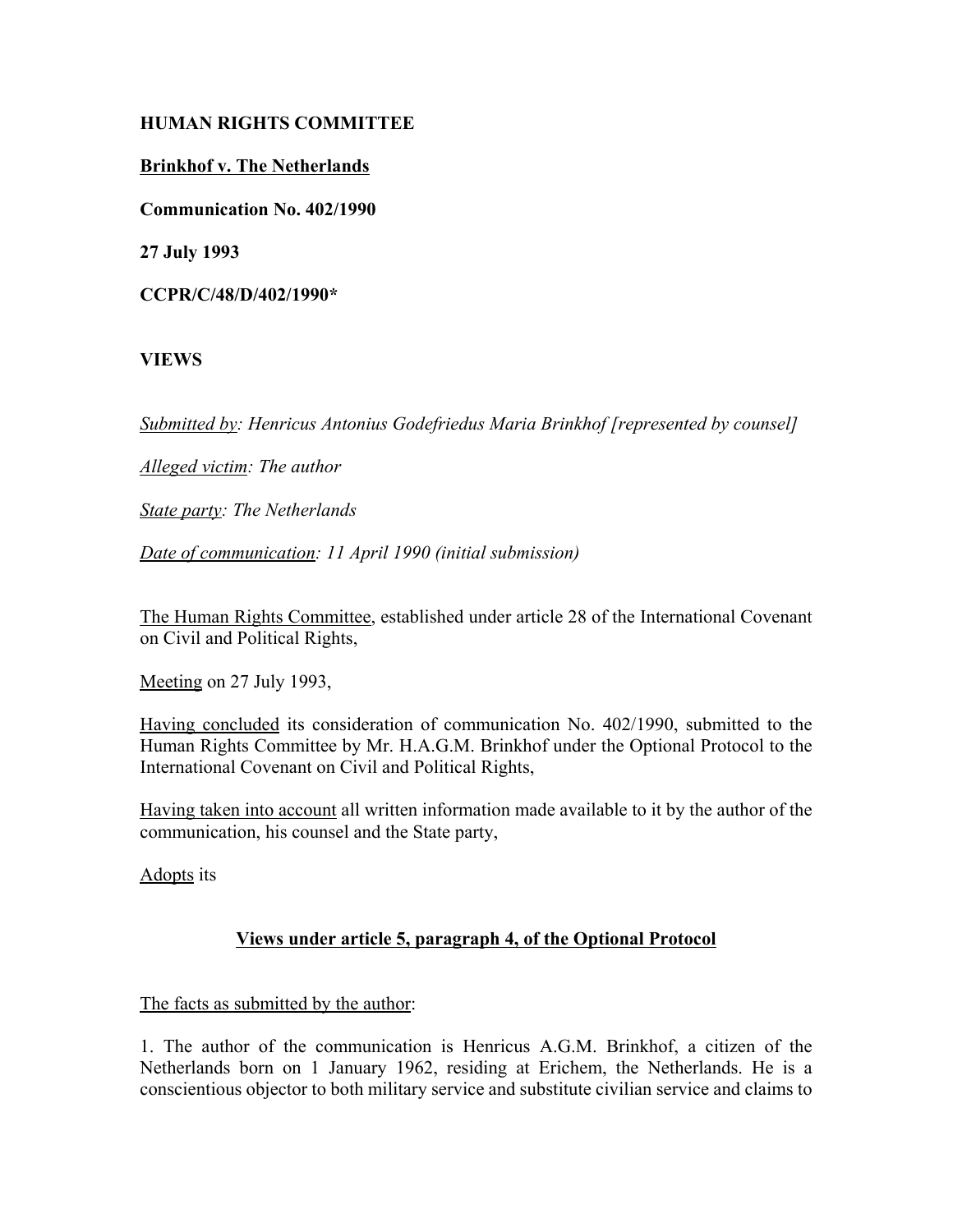be the victim of a violation by the Government of the Netherlands of articles 6, 7, 8, 14, 18 and 26 of the International Covenant on Civil and Political Rights. He is represented by counsel.

2.1 The author did not report for his military service on a specified day. He was arrested and brought to the military barracks, where he refused to obey orders to accept a military uniform and equipment on the ground that he objected to military service and substitute public service as a consequence of his pacifist convictions. On 21 May 1987, he was found guilty of violating articles 23 and 114 of the Military Penal Code (*Wetboek van Militair Strafrecht*) and article 27 of the Penal Code (*Wetboek van Strafrecht*) by the Arnhem Military Court (*Arrondissementskrijgsraad*) and sentenced to six months' imprisonment and dismissal from military service.

2.2 Both the author and the Public Prosecutor appealed to the Supreme Military Court (*Hoog Militair Gerechtshof*) which, on 26 August 1987, found the author guilty of violating articles 23 and 114 of the Military Penal Code and sentenced him to 12 months' imprisonment and dismissal from military service. On 17 May 1988, the Supreme Court (*Hoge Raad*) rejected the author's appeal.

### The complaint:

3.1 The author contends that whereas article 114 of the Military Penal Code, on which his conviction was based, applies to disobedient soldiers, it does not apply to conscientious objectors, as they cannot be considered to be soldiers. He claims, therefore, that his refusal to obey military orders was not punishable by law.

3.2 The Supreme Military Court rejected the author's argument and, noting that article 114 of the Military Penal Code did not differentiate between conscientious objections and other objections to military service, considered article 114 applicable.

3.3 The author also alleges a violation of article 26 of the Covenant, on the grounds that while conscientious objectors may be prosecuted under the Military Penal Code, Jehovah's Witnesses may not.

3.4 The Supreme Military Court dismissed this argument, stating that Jehovah's Witnesses, unlike conscientious objectors, are not required to do military service, and thus cannot commit offences under the Military Penal Code. The Supreme Military Court further considered that it was not competent to examine the draft policy of the Netherlands Government.

3.5 The author further alleges that the proceedings before the courts suffered from various procedural defects, notably that the courts did not correctly apply international law.

3.6 The author's defence was based on the argument that by performing military service, he would become an accessory to the commission of crimes against peace and the crime of genocide, as he would be forced to participate in the preparation for the use of nuclear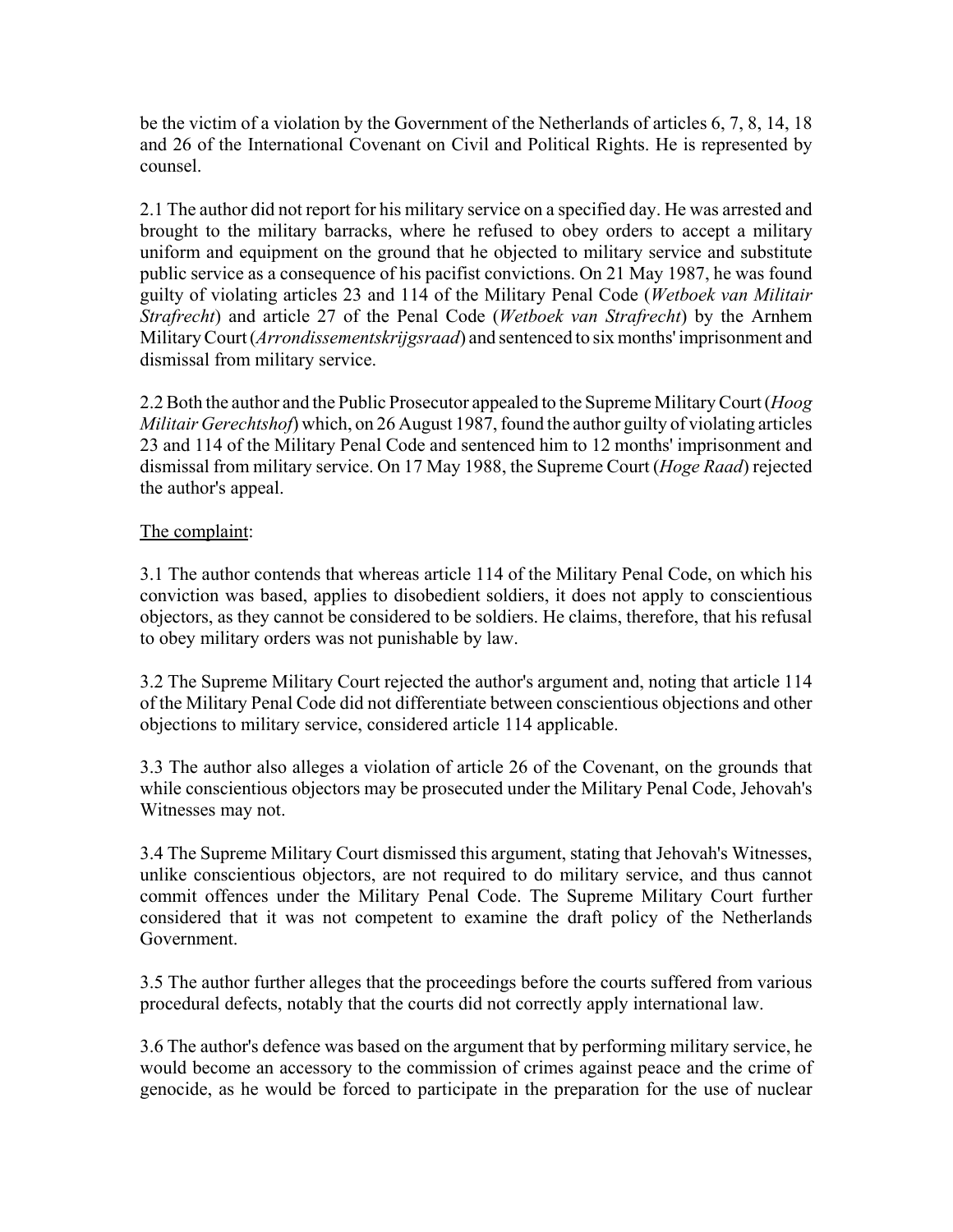weapons. In this context, the author regards the strategies of the North Atlantic Treaty Organization (NATO) as well as the militaryoperational plans based on them, which envisage resort to nuclear weapons in armed conflict, as a conspiracy to commit a crime against peace and/or the crime of genocide.

3.7 According to the author, if the NATO strategy is meant to be a credible deterrent, it must imply that political and military leaders are prepared to use nuclear weapons in armed conflict. The author states that the use of nuclear weapons is unlawful.

3.8 The Supreme Military Court rejected the author's line of defence. It held that the question of the author's participation in a conspiracy to commit genocide or a crime against peace did not arise, as the international rules and principles invoked by the author do, in the view of the Court, not concern the issue of the deployment of nuclear weapons and likewise the conspiracy does not occur, since the NATO doctrine does not automatically imply use without further consultations.

3.9 The author further alleges that the Supreme Military Court was not impartial within the meaning of article 14, paragraph 1, of the Covenant. He explains that the majority of the members of the Supreme Military Court were highranking members of the armed forces who, given their professional background, could not be expected to hand down an impartial verdict. Furthermore, the civilian members of the Supreme Military Court had served in the highest ranks of the armed forces during their professional careers.

3.10 The author also invoked the defence of *force majeure*, because, as a conscientious objector to any form of violence he could not act in any other way than he did. By prosecuting him, the State party has violated his right to freedom of conscience.

3.11 The Supreme Military Court rejected this defence by referring to the Act on Conscientious Objection to Military Service, under which the author could have applied for substitute civilian service. According to the author, however, his conscience prevents him from filing a request under the Act on Conscientious Objection to Military Service.

3.12 Finally, the author alleges another violation of article 26 of the Covenant, on the ground that the Military Penal Code, unlike the Penal Code, makes no provisions for an appeal against the summons. According to the author, it is inconceivable that civilians who become soldiers should be discriminated *visàvis* other civilians.

The State party's observations and author's clarifications:

4.1 The State party notes that a State's right to require its citizens to perform military service, or substitute service in the case of conscientious objectors whose grounds for objection are recognized by the State, is, as such, not contested. Reference is made to article 8, paragraph 3(c)(ii), of the Covenant.

4.2 The State party states that Jehovah's Witnesses have been exempted from military service since 1974. Amendments to the Conscription Act, which are being prepared in order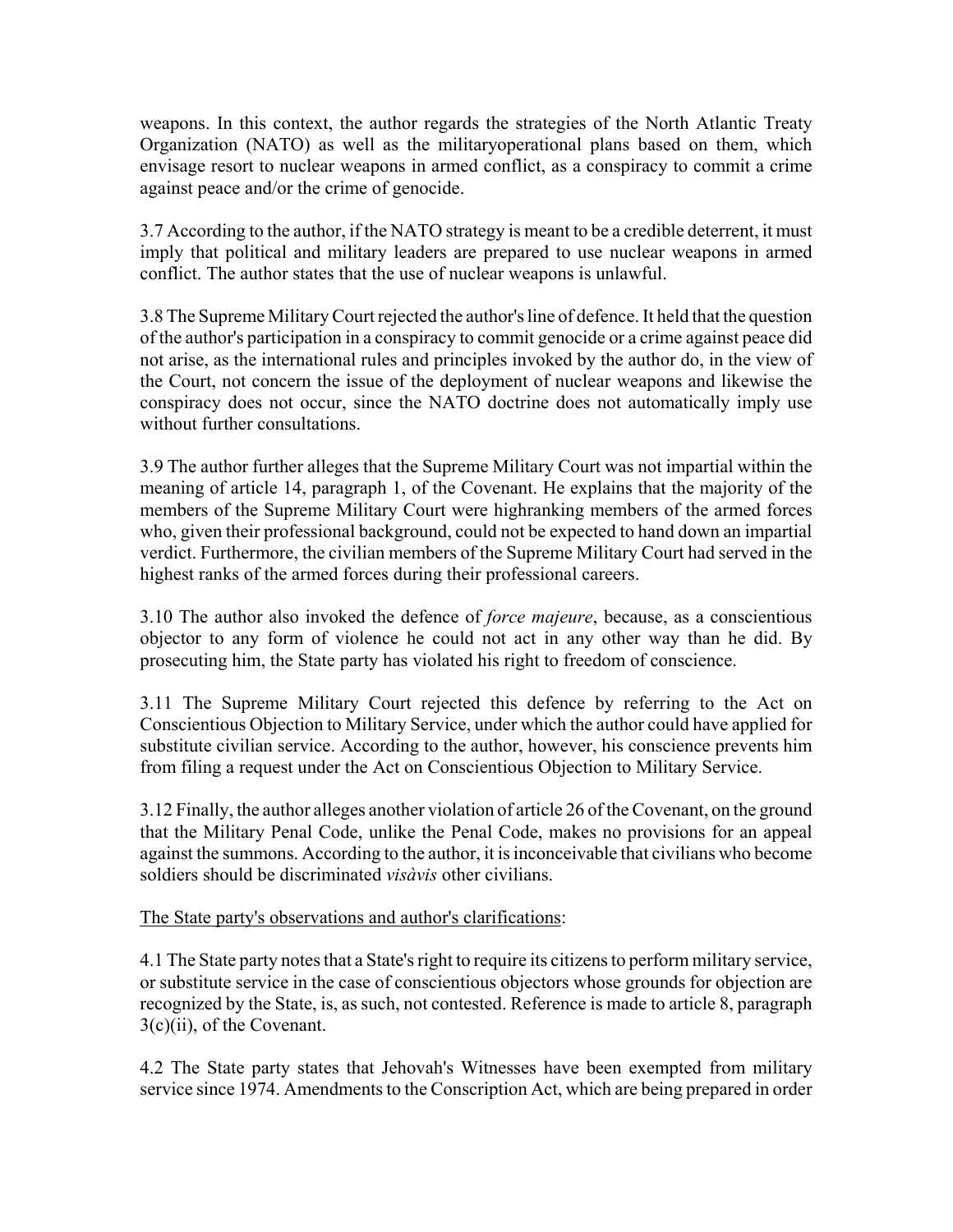to make provision for the hearing of "total objectors", continue to provide for the exemption of Jehovah's Witnesses. In the view of the Government, membership of Jehovah's Witnesses constitutes strong evidence that the objections to military service are based on genuine religious convictions. Therefore, they automatically qualify for exemption. However, this does not exclude the possibility for other individuals to invoke the Act on Conscientious Objection to Military Service.

4.3 The Government takes the view that the independence and impartiality of the Supreme Military Court in the Netherlands is guaranteed by the following procedures and provisions:

(a) The president and the member jurist of the Supreme Military Court are judges in the Court of Appeal (*Gerechtshof*) in The Hague, and remain president and member jurist as long as they are members of the Court of Appeal;

(b) The military members of the Supreme Military Court are appointed by the Crown. They are discharged after reaching 70 years of age;

(c) The military members of the Supreme Military Court do not hold any function in the military hierarchy. Their salaries are paid by the Ministry of Justice;

(d) The president and the members of the Supreme Military Court have to take an oath before they take up their appointment. They swear or vow to act in a fair and impartial way;

(e) The president and the members of the Supreme Military Court do not owe any obedience nor are they accountable to any one regarding their decisions;

(f) As a rule the sessions of the Supreme Military Court are public.

4.4 The State party points out that national and international judgements have confirmed the impartiality and independence of the military courts in the Netherlands. Reference is made to the *Engel Case* of the European Court of Human Rights<sup>1</sup> and to the judgement of the Supreme Court of the Netherlands of 17 May 1988.

4.5 With regard to the exhaustion of domestic remedies, the State party claims that the Act on Conscientious Objection to Military Service (*Wet Gewetensbezwaren Militaire Dienst*) is an effective remedy to insuperable objections to military service. The State party contends that as the author has not invoked the Act, he has thus failed to exhaust domestic remedies.

4.6 With regard to the alleged violation concerning the absence of a right to appeal against the initial summons, the Government refers to the decision on admissibility by the Human Rights Committee in respect of communications Nos. 267/1987 and 245/1987, which raised the same issue. The Government therefore submits that this part of the present communication should be deemed inadmissible.

4.7 The State party contends that the other elements of the applicant's communication are unsubstantiated. It concludes that the author has no claim under article 2 of the Optional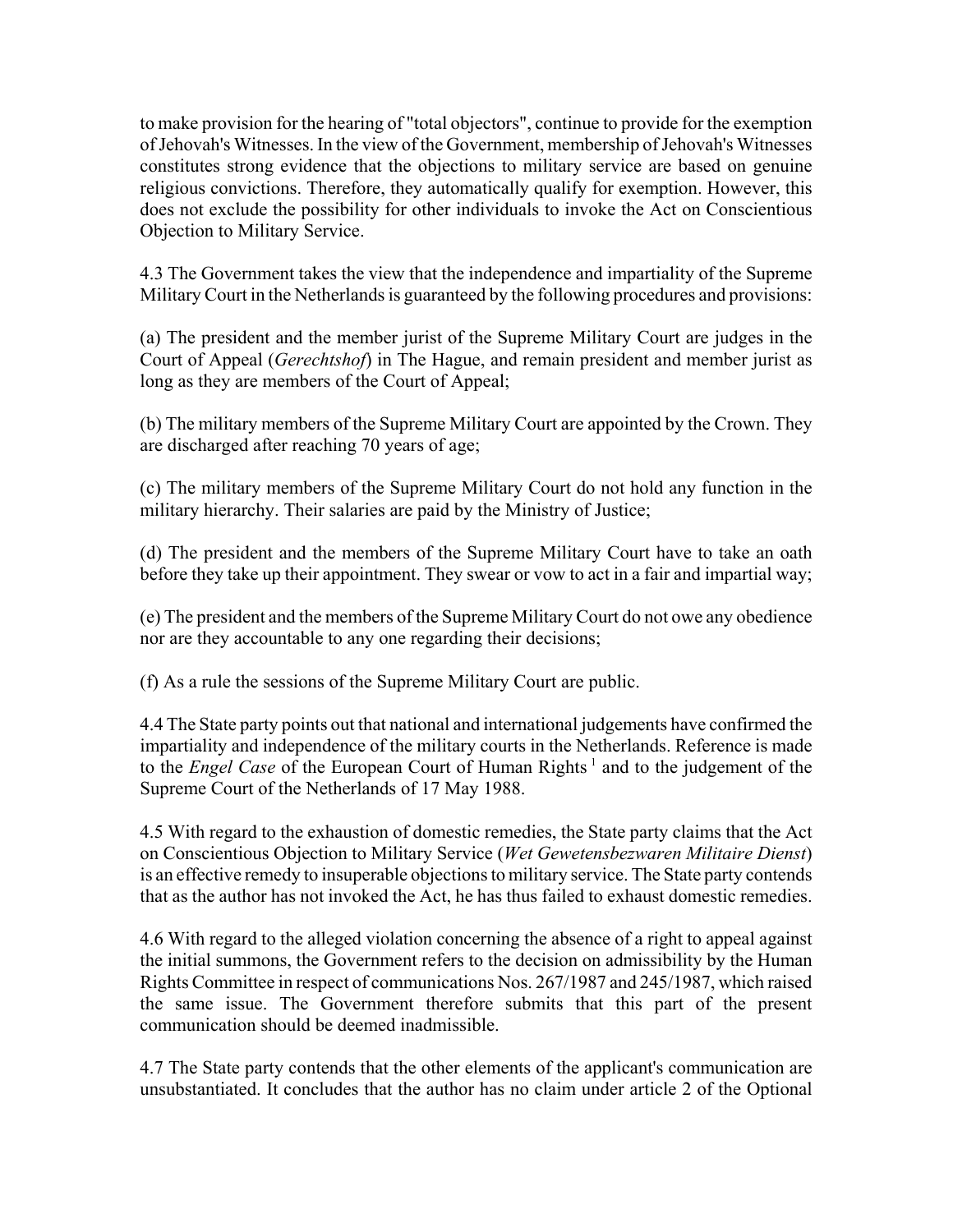Protocol and that his communication should accordingly be declared inadmissible.

5.1 In his reply to the State party's observations the author claims that the Conscientious Objection Act has a limited scope and that it may be invoked only by conscripts who meet the requirements of section 2 of the Act. The author rejects the assertion that section 2 is sufficiently broad to cover the objections maintained by "total objectors" to conscription and substitute civilian service. He argues that the question is not whether the author should have invoked the Conscientious Objection Act, but whether the State party has the right to force the author to become an accomplice to a crime against peace by requiring him to do military service.

5.2 With regard to the exhaustion of domestic remedies, the author explains that he was convicted by the court of first instance and that his appeals to the Supreme Military Court and the Supreme Court of the Netherlands were rejected. He argues, therefore, that the requirement to exhaust domestic remedies has been fully complied with.

5.3 With regard to the State party's proposed amendments to the Conscription Act, the author claims that they are to be withdrawn.

5.4 The author contends that the State party cannot claim that the European Court of Human Rights has confirmed the impartiality and independence of the Netherlands court martial procedure (Military Court).

## The Committee's admissibility decision:

6.1 During its 44th session the Committee considered the admissibility of the communication. It considered that, since the author had been convicted for his refusal to obey military orders and his appeal against his conviction had been dismissed by the Supreme Court of the Netherlands, the communication met the requirements of article 5, paragraph 2(b), of the Optional Protocol.

6.2 The Committee considered that the author's contention that the Court had misinterpreted the law and wrongly convicted him, as well as his claims under articles 6 and 7 were inadmissible under article 3 of the Optional Protocol. As regards the author's claim that his rights under article 26 of the Covenant were violated since the Military Penal Code, unlike the Penal Code, made no provisions for an appeal against the summons, the Committee referred to its jurisprudence in cases Nos.  $245/1987$  and  $267/1987^2$ , and considered that the scope of article 26 could not be extended to cover situations such as the one encountered by the author; this part of the communication was therefore declared inadmissible under article 2 of the Optional Protocol.

6.3 The Committee decided that the author's allegation regarding the differentiation in treatment between Jehovah's Witnesses and conscientious objectors to military and substitute service in general should be examined on the merits.

6.4 The Committee considered that the author's other claims were not substantiated, for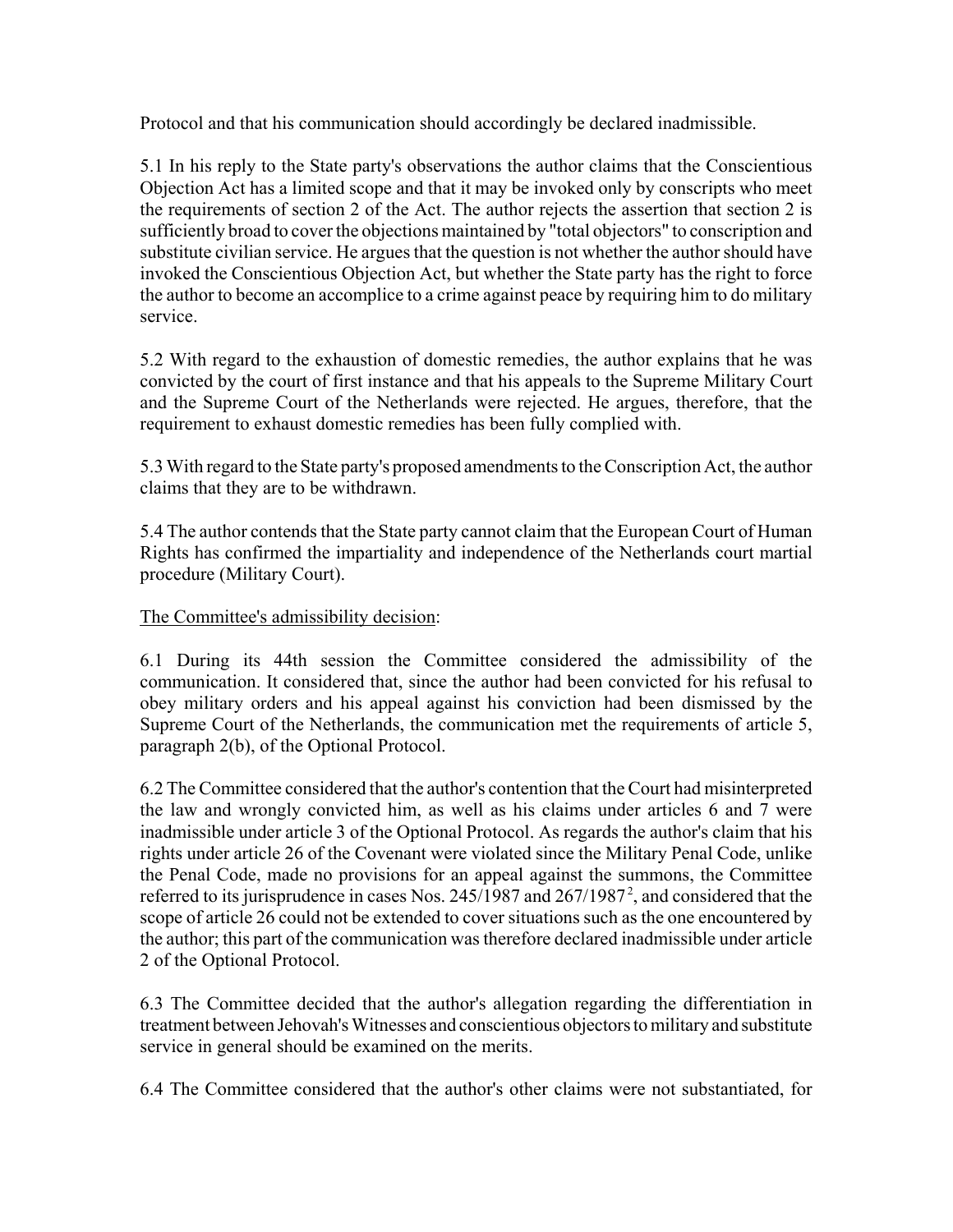purposes of admissibility, and therefore inadmissible under article 2 of the Optional Protocol.

6.5 Accordingly, on 25 March 1992, the Committee declared the communication admissible in so far as the differentiation in treatment between Jehovah's Witnesses and conscientious objectors in general might raise issues under article 26 of the Covenant.

#### The State party's submission on the merits and author's comments:

7.1 In its submission, dated 20 November 1992, the State party argues that the distinction between Jehovah's witnesses and other conscientious objectors to military service is based on objective and reasonable criteria.

7.2 The State party explains that, according to the relevant legal regulations, postponement of initial training can be granted in specific cases where special circumstances exist. A Jehovah's Witness who is eligible for military service is as a rule granted postponement of initial training if his community provides the assurance that he is a baptised member. The State party submits that this postponement is withdrawn, if the community informs the Ministry of Defence that the individual concerned no longer is a full member of the community. If the grounds for granting postponement continue to apply, his eligibility for military service will expire when the individual reaches the age of 35.

7.3 To explain the special treatment for Jehovah's Witnesses, the State party states that baptised members form a closed group of people who are obliged, on penalty of expulsion, to observe strict rules of behaviour, applicable to many aspects of their daily life and subject to strict informal social control. According to the State party, one of these rules prohibits the participation in any kind of military or substitute service, while another obliges members to be permanently available for the purpose of spreading the faith.7.4 The State party concludes that the different treatment of Jehovah's Witnesses does not constitute discrimination against the author, since it is based on reasonable and objective criteria. In this connection, it refers to the case law of the European Commission on Human Rights<sup>3</sup>. The State party moreover argues that the author has not substantiated that he is in a situation comparable to that of Jehovah's Witnesses.

8. In his comments, dated 25 January 1993, on the State party's submission, the author argues that, while the State party accepts membership of Jehovah's Witnesses as sufficient evidence that their objection to military and substitute service is sincere, it does not recognize the unsurmountable objections of other persons which are based on equally strong and genuine convictions. The author argues that the State party, by exempting Jehovah's Witnesses from military and substitute service, protects them against punishment by their own organisation, while it sends other total objectors to prison. He further argues that the preparedness of total objectors to go to prison constitutes sufficient evidence of the sincerity of their objections and contends that the differentiation in treatment between Jehovah's Witnesses and other conscientious objectors amounts to discrimination under article 26 of the Covenant.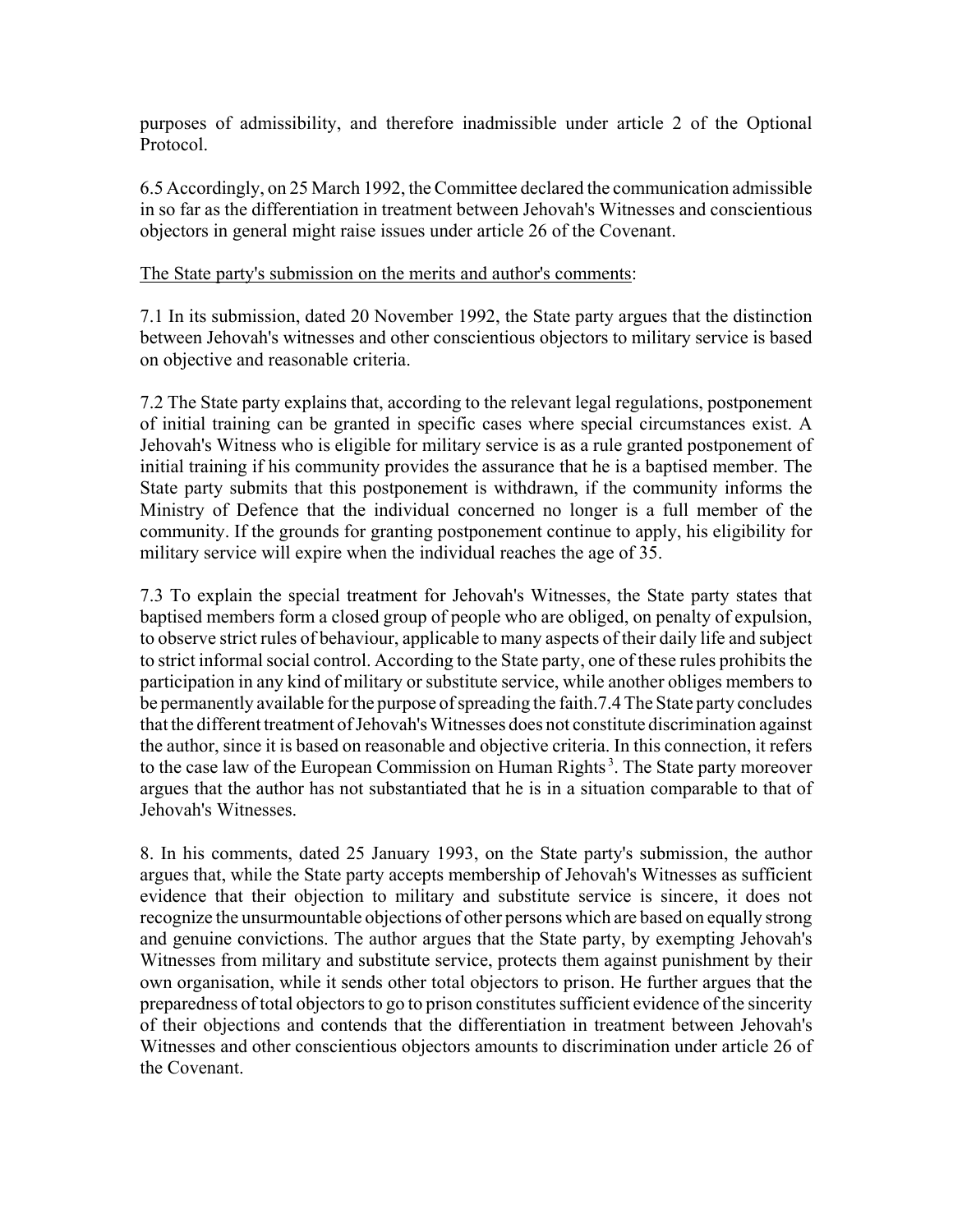### Examination of merits:

9.1 The Human Rights Committee has considered the present communication in the light of all the information made available to it by the parties, as provided in article 5, paragraph 1, of the Optional Protocol.

9.2 The issue before the Committee is whether the differentiation in treatment as regards exemption from military service between Jehovah's Witnesses and other conscientious objectors amounts to prohibited discrimination under article 26 of the Covenant. The Committee has noted the State party's argument that the differentiation is based on reasonable and objective criteria, since Jehovah's Witnesses form a closely-knit social group with strict rules of behaviour, membership of which is said to constitute strong evidence that the objections to military and substitute service are based on genuine religious convictions. The Committee notes that there is no legal possibility for other conscientious objectors to be exempted from the service altogether; they are required to do substitute service; when they refuse to do this for reasons of conscience, they are prosecuted and, if convicted, sentenced to imprisonment.

9.3 The Committee considers that the exemption of only one group of conscientious objectors and the inapplicability of exemption for all others cannot be considered reasonable. In this context, the Committee refers to its General Comment on article 18 and emphasizes that, when a right of conscientious objection to military service is recognized by a State party,no differentiation shall be made among conscientious objectors on the basis of the nature of their particular beliefs. However, in the instant case, the Committee considers that the author has not shown that his convictions as a pacifist are incompatible with the system of substitute service in the Netherlands or that the privileged treatment accorded to Jehovah's Witnesses adversely affected his rights as a conscientious objector against military service. The Committee therefore finds that Mr. Brinkhof is not a victim of a violation of article 26 of the Covenant.

9.4 The Committee, however, is of the opinion that the State party should give equal treatment to all persons holding equally strong objections to military and substitute service, and it recommends that the State party review its relevant regulations and practice with a view to removing any discrimination in this respect.

[Done in English, French and Spanish, the English text being the original version.]

## **Footnotes**

\*/ Made public by decision of the Human Rights Committee.

1/ See European Court of Human Rights, series A, Vol. 22, page 37, para. 89.

2/ R.T.Z. v. the Netherlands , declared inadmissible on 5 November 1987, and M.J.G. v. the Netherlands , declared inadmissible on 24 March 1988.